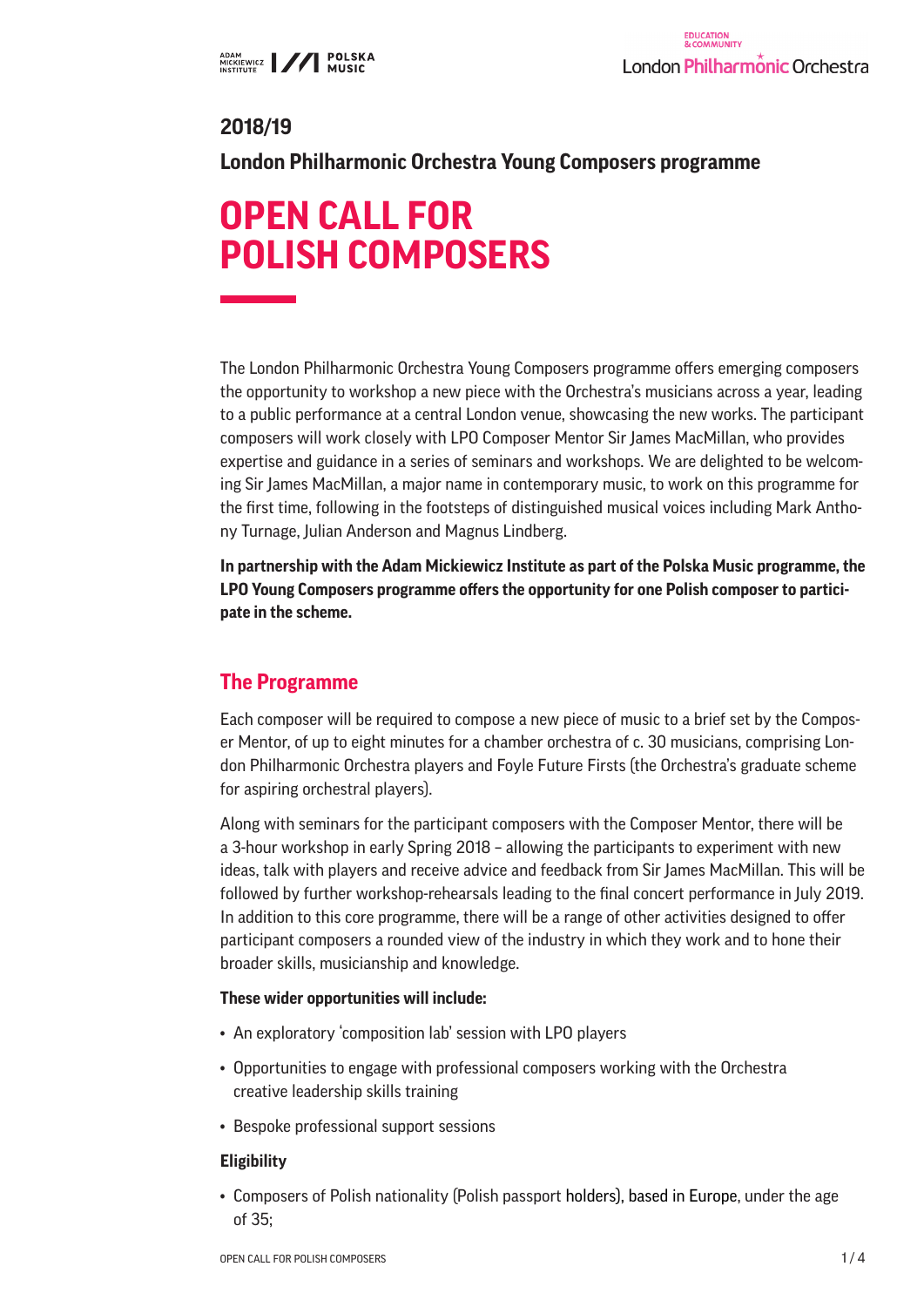- Composers must be at post-graduate level or beyond, and unpublished;
- Composers must be keen to engage with the wider work of the Orchestra, and looking to develop a broad range of professional skills;
- To get the most out of participation in the scheme, composers must possess strong English skills.

The successful candidate should have sufficient prior experience of writing for large ensemble and of working with performing musicians (professional or non-professional) to be able to take full advantage of the opportunities of the scheme. S/he will also be at a stage where the programme represents a significant opportunity to build on this existing experience and progress to the next stage of their composing careers.

### **Application requirements**

- A PDF copy of a score (not Sibelius or similar programmes, please) and an accompanying MP3 audio file of a live performance of the same piece. Please do not send WAV audio files. Large files may be sent by WeTransfer or similar websites as long as it is clear to which composer's application they belong. The piece may be scored for between 10 instruments and a full orchestra;
- A brief CV of the composer (please send this in a CV format rather than in prose);
- A letter of recommendation from the composer's current or most recent tutor, outlining their engagement with the composer so far, and what they feel the composer would bring to this scheme at this point in their career;
- All documents should be submitted with a covering email including a short paragraph indicating why the composer feels they would benefit from a place on this scheme in particular.

#### **Selection process**

*Please send your applications to Michał Mendyk mmendyk@iam.pl*

# **The application deadline for Polish composers is 12:00 P.M. Monday, 14 May 2018**

A selection panel will shortlist 5 Polish candidates, from which 1 will be chosen by the London Philharmonic Orchestra and Composer Mentor Sir James MacMillan. Shortlisted composers will be asked to take part in a phone interview.

Travel and accommodation expenses to facilitate the residency will be covered by the Adam Mickiewicz Institute.

The scheme represents a significant investment for the Adam Mickiewicz Institute and significant resource from the London Philharmonic Orchestra and Composer Mentor. We therefore ask all candidates to prioritise their participation over and above other commitments. Dates will be announced in advance of the start of the programme.

*For any queries regarding this project please contact Michał Mendyk: mmendyk@iam.pl*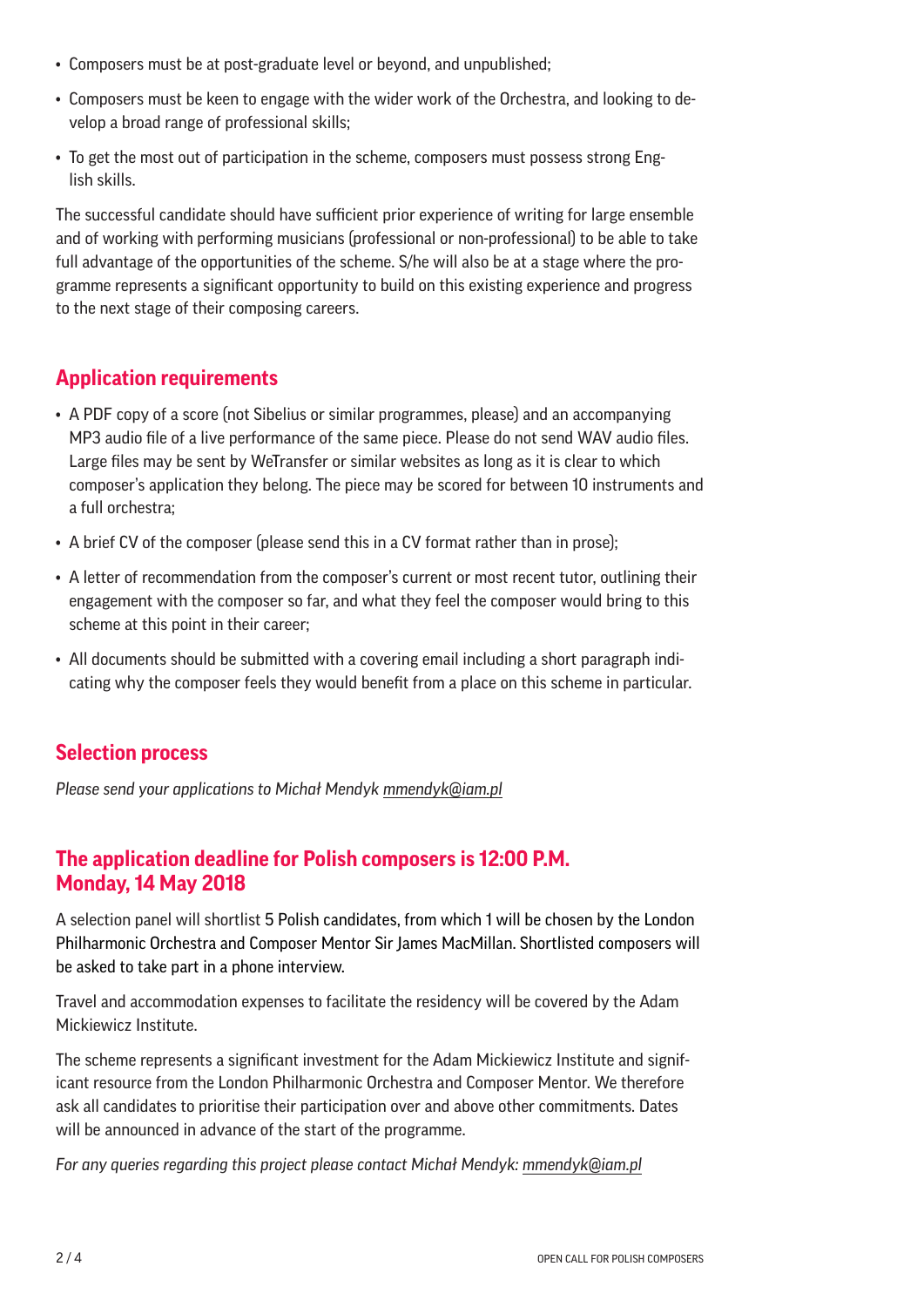#### **About the Partners:**

#### **London Philharmonic Orchestra**

The London Philharmonic Orchestra is one of the world's finest symphony orchestras, balancing a long and distinguished history with a reputation as one of the UK's most adventurous and forward-looking orchestras.

As well as giving classical concerts and opera performances in the UK and internationally, we also record film and video game soundtracks, have our own record label, and reach thousands of people every year through activities for schools and our local communities.

The Orchestra was founded by Sir Thomas Beecham in 1932, and since then has been headed by many of the great names in the conducting world, including Sir Adrian Boult, Bernard Haitink, Sir Georg Solti, Klaus Tennstedt and Kurt Masur. The Orchestra's current Principal Conductor is Vladimir Jurowski, appointed in 2007. Andrés Orozco-Estrada became our Principal Guest Conductor in September 2015. Magnus Lindberg is the Orchestra's current Composer in Residence.

#### **www.lpo.org.uk**

#### **Sir James MacMillan**

Sir James MacMillan is one of today's most successful composers, also internationally active as a conductor. His musical language is flooded with influences from his Scottish heritage, Catholic faith, social conscience and close connection with Celtic folk music, blended with influences from Far Eastern, Scandinavian and European music.

MacMillan first became internationally recognised after the extraordinary success of *The Confession of Isobel Gowdie* at the BBC Proms in 1990. His prolific output has since been performed and broadcast around the world. His major works include percussion concerto *Veni, Veni, Emmanuel*, which has received close to 500 performances, a cello concerto for Mstislav Rostropovich and four symphonies. Recent major works include his Percussion Concerto No.2 for Colin Currie, co-commissioned by the Philharmonia Orchestra, Edinburgh International Festival, Netherlands Radio Philharmonic Orchestra, Orchestre National du Capitole de Toulouse, Baltimore Symphony Orchestra, São Paulo Symphony Orchestra and Cabrillo Festival of Contemporary Music and, most recently, Symphony No.4, premiered by BBC Scottish Symphony Orchestra and conducted by Runnicles, which receives its US premiere this season by Pittsburgh Symphony Orchestra under Manfred Honeck.

MacMillan enjoys a flourishing career as conductor of his own music alongside a range of contemporary and standard repertoire, praised for the composer's insight he brings to each score. He was Principal Guest Conductor of the Netherlands Radio Kamer Filharmonie until 2013 and Composer/Conductor of the BBC Philharmonic from 2000-09; he has conducted orchestras such as the National Symphony Orchestra Washington, Frankfurt Radio Symphony Orchestra, Baltimore Symphony, Rotterdam Philharmonic, Munich Philharmonic, Vienna Radio Symphony, Danish Radio Symphony, Gothenburg Symphony, Bergen Philharmonic, Royal Liverpool Philharmonic Orchestra, City of Birmingham Symphony Orchestra, BBC Scottish Symphony, Toronto Symphony, Los Angeles Philharmonic, New Zealand Symphony Orchestra and NHK Symphony Orchestra among others. MacMillan was Composer in Residence at the 2012 Grafenegg Festival and a London Symphony Orchestra Portrait Artist in the 2009/10 season.